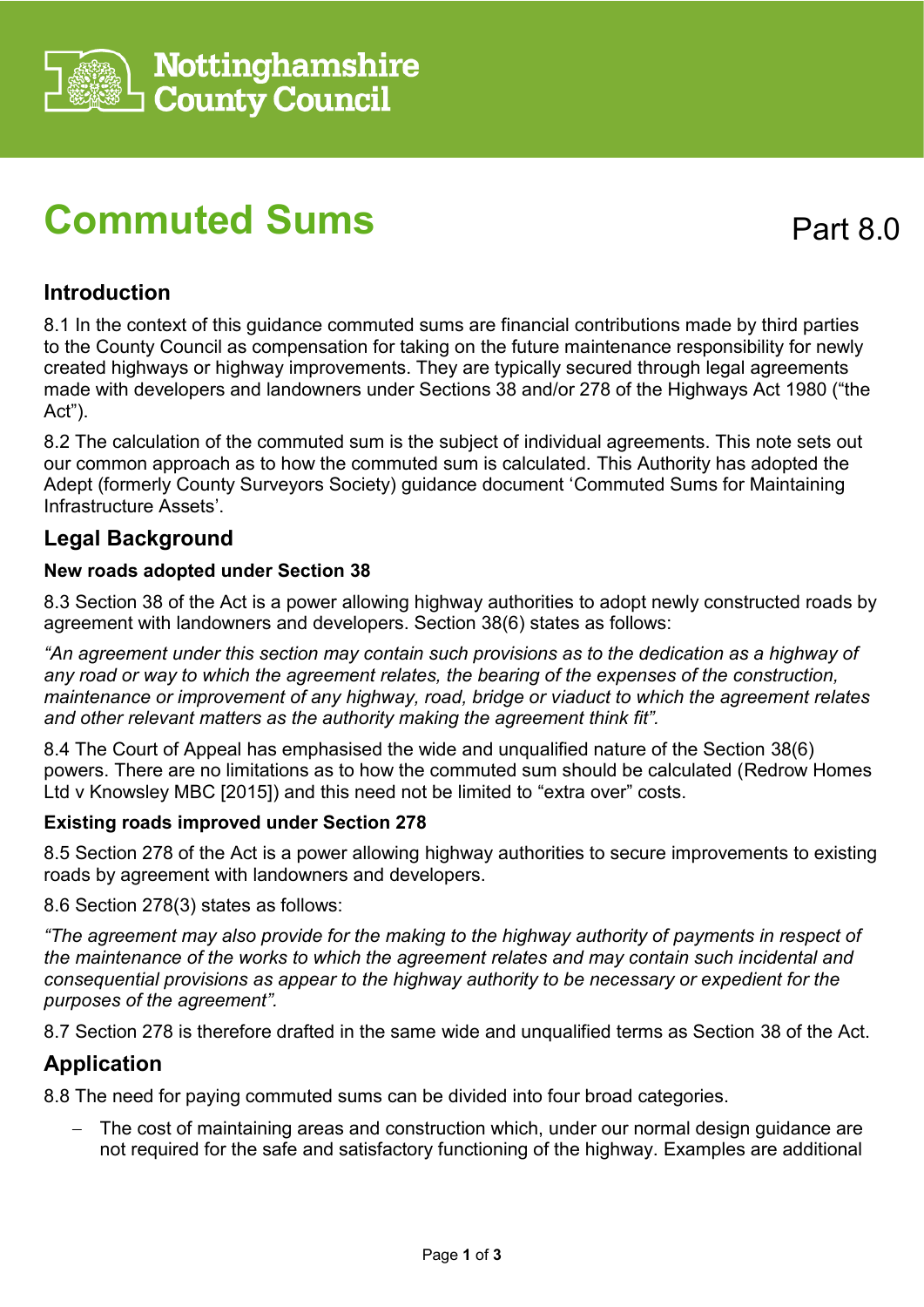areas of carriageway, such as a 'square' surrounding a turning head, hard landscaping, grass verges, and so on.

- The cost of maintaining some features of the adoptable works which can be considered as extra over. Examples include highway structures, public transport infrastructure, landscaping, trees, shrubs and so on, additional or non-usual street furniture and noise fencing. These costs represent an increase in our future maintenance liability which will be more than the anticipated normal funding generated by the development.
- The additional cost of maintaining permitted alternative materials and features which are extra over. Examples include surfacing materials and street lighting equipment. These additional costs are in excess of what we would have incurred if the materials and features used had been to the standard specification.
- − Sustainable drainage systems (SUDS), for example, flow-attenuation devices, swales and storage areas.

Note: Where you are proposing SUDS, you must hold discussions with all relevant parties at an early stage (and certainly before any planning application) to agree ownership and responsibility for the facility.

8.9 This is not an exhaustive, detailed list. It is only intended to illustrate broad principles. Cases where commuted sums will normally be required are set out in other parts of this document. You should always discuss with us where commuted sums might be required at the earliest possible opportunity and certainly before any planning application.

# **Calculating commuted sums**

8.10 We work out the cost your maintenance obligation using this formula:

Commuted sum =  $\sum M_D/(1+D/100)^T$ 

Mp = Estimated periodic maintenance cost

 $D =$  Discount rate (effective annual interest rate) (%)

T = Time period before expenditure will be incurred (years)

#### **Maintenance unit costs (Mp)**

8.11 Maintenance unit costs are based on contract rates current at the time of calculation and the frequency of treatment or intervals of replacement, based on planned frequencies or historic information. A sum of 10% of the works costs will be added to cover our design and supervision costs.

## **Discount rate (D)**

8.12 The discount rate (effective annual interest rate) is worked out as follows:

$$
D = (1.045/1.0225) - 1
$$

 $= 2.2\%$ 

Where 1.045 is the interest rate (4.5% based on long-term neutral base rate) and 1.0225 is the inflation rate (2.25% based on RPI-X that is RPI excluding mortgage payments)

## **Time period (T)**

8.13 There is a case for using a time period equal to the expected life of the development in the case of development roads. However, for the time being, a time period of 60 years will be used to calculate the commuted sums, with the exception of highway structures when a 120-year period will apply, in accordance with the standard design life requirement.